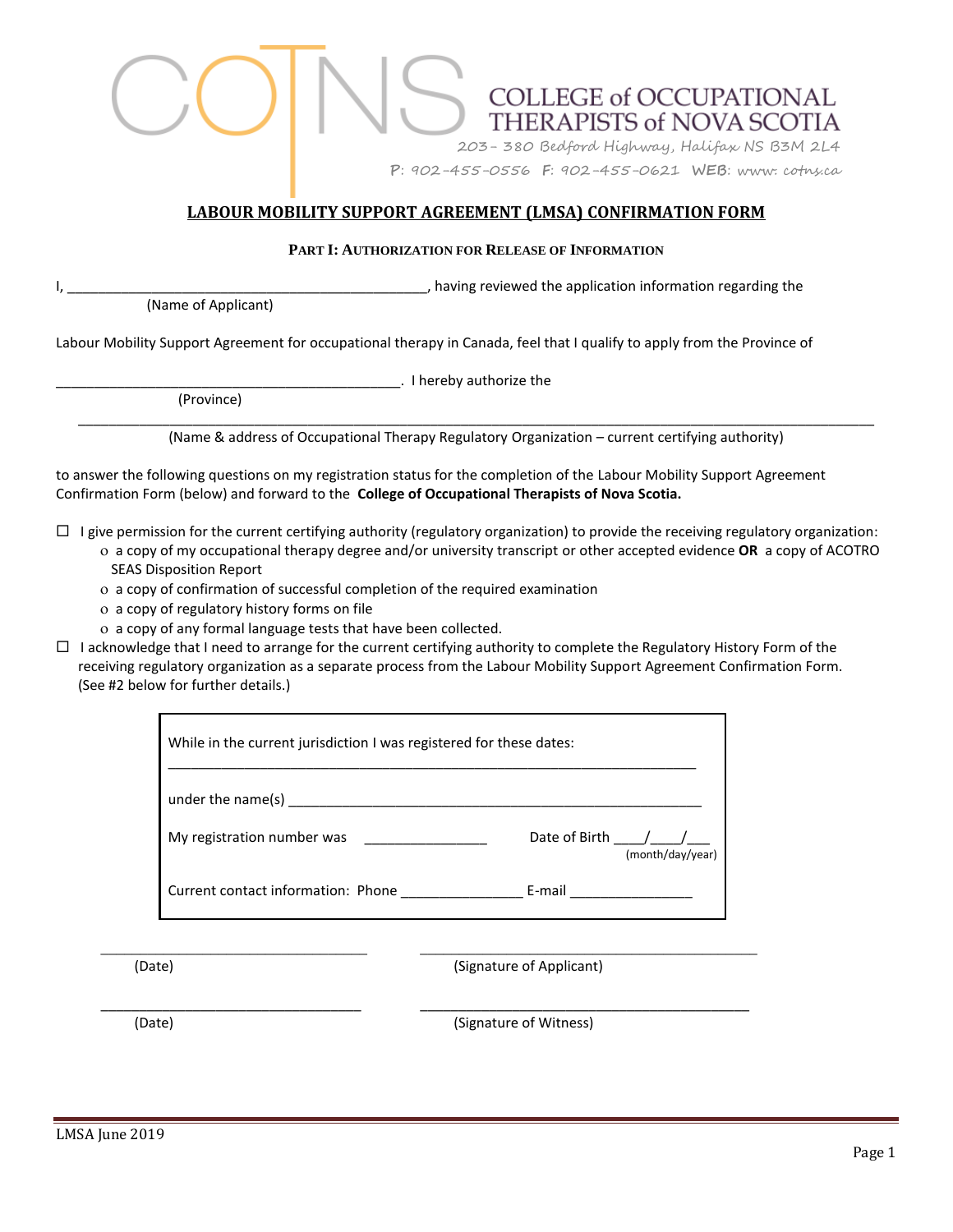#### **Please note the following:**

1) You need to provide the current certifying authority ("regulatory organization") with the fee it requires to complete the LMSA Confirmation Form on your behalf. Contact the College directly to confirm the required fee.

2) You must also make arrangements to have the regulatory organization complete a current regulatory history form. The LMSA confirmation form only permits the sharing of information on file with the regulatory organization collected at the time of your application with them.

3) If you are currently registered in more than one jurisdiction, you should consider the jurisdiction in which you have your primary practice as the current certifying authority (regulatory organization).

4) If the current certifying authority (regulatory organization) does not have documents in your file, you may be asked by the receiving regulatory organization to produce them so that the file created by the receiving regulatory organization is complete. If you are eligible to transfer under the Agreement of Internal Trade / Labour Mobility Support Agreement (LMSA), this does not affect your ability to do so; no additional reassessment will occur.

5) The Labour Mobility Support Agreement can be found at (http://cotns.ca/assets/documents/LMSA-Confirmation-Form-2017.pdf)

#### **[Part II is completed by current certifying authority (regulatory organization)]**

## **Part II: LABOUR MOBILITY SUPPORT AGREEMENT (LMSA) CONFIRMATION**

| $1.0$ |                  | <b>CURRENT REGISTRATION</b>                                                                                 |
|-------|------------------|-------------------------------------------------------------------------------------------------------------|
|       | 1.1              | Current category of registration?                                                                           |
|       | 1.2              | Are there restrictions or conditions on the registration? _________ Yes (go to 1.3) ________ No (go to 2.0) |
|       | 1.3              | Conditions or restrictions?                                                                                 |
| 2.0   |                  | <b>PRACTICE IN CURRENT JURISDICTION</b>                                                                     |
|       | 2.1              | Unsure (go to 3.0)                                                                                          |
| 3.0   |                  | LABOUR MOBILITY SUPPORT AGREEMENT TRANSFER HISTORY                                                          |
|       | 3.1              | This individual transferred here under the Labour Mobility Support Agreement or the Mutual Recognition      |
|       |                  | Agreement? _________ Yes (go to 3.2) ________ No (go to 4.0)                                                |
|       | 3.2              | Details of transfer (regulatory organization(s), dates).                                                    |
| 4.0   | <b>EDUCATION</b> |                                                                                                             |
|       | 4.1              | Education equivalence established through ACOTRO SEAS. _________ Yes (go to 5.0) ________ No (go to 4.2) or |
|       |                  | education equivalence established through OEQ Equivalence Recognition ________ Yes (go to 5.0) ________ No  |
|       |                  | (go to 4.2)                                                                                                 |
|       | 4.2              | This individual met education requirements? _________ Yes (go to 4.4) ________ No (go to 4.3)               |
|       | 4.3              |                                                                                                             |
|       | 4.4              | Specify name of degree, educational institution, date of degree.                                            |
|       | 4.5              | Transcript attached. ___________ Yes (go to 4.7) _______ No (go to 4.6)                                     |
|       | 4.6              |                                                                                                             |
|       | 4.7              |                                                                                                             |
|       | 4.8              |                                                                                                             |
|       |                  |                                                                                                             |
| 5.0   |                  | <b>EXAMINATION</b>                                                                                          |
|       |                  | Check the information that best describes this individual's examination profile:                            |
|       | □                | Completion of the National OT Certification Examination (NOTCE) is not a registration requirement.          |
|       | 0                | Completion of the NOTCE was not a registration requirement for this individual. Provide reasons:            |
|       | $\Box$           | This individual successfully completed the required examination in (Year) ______.                           |
|       |                  | Documentation confirming this is attached. __________ Yes (go to 6.0) _______ No (provide reasons)          |